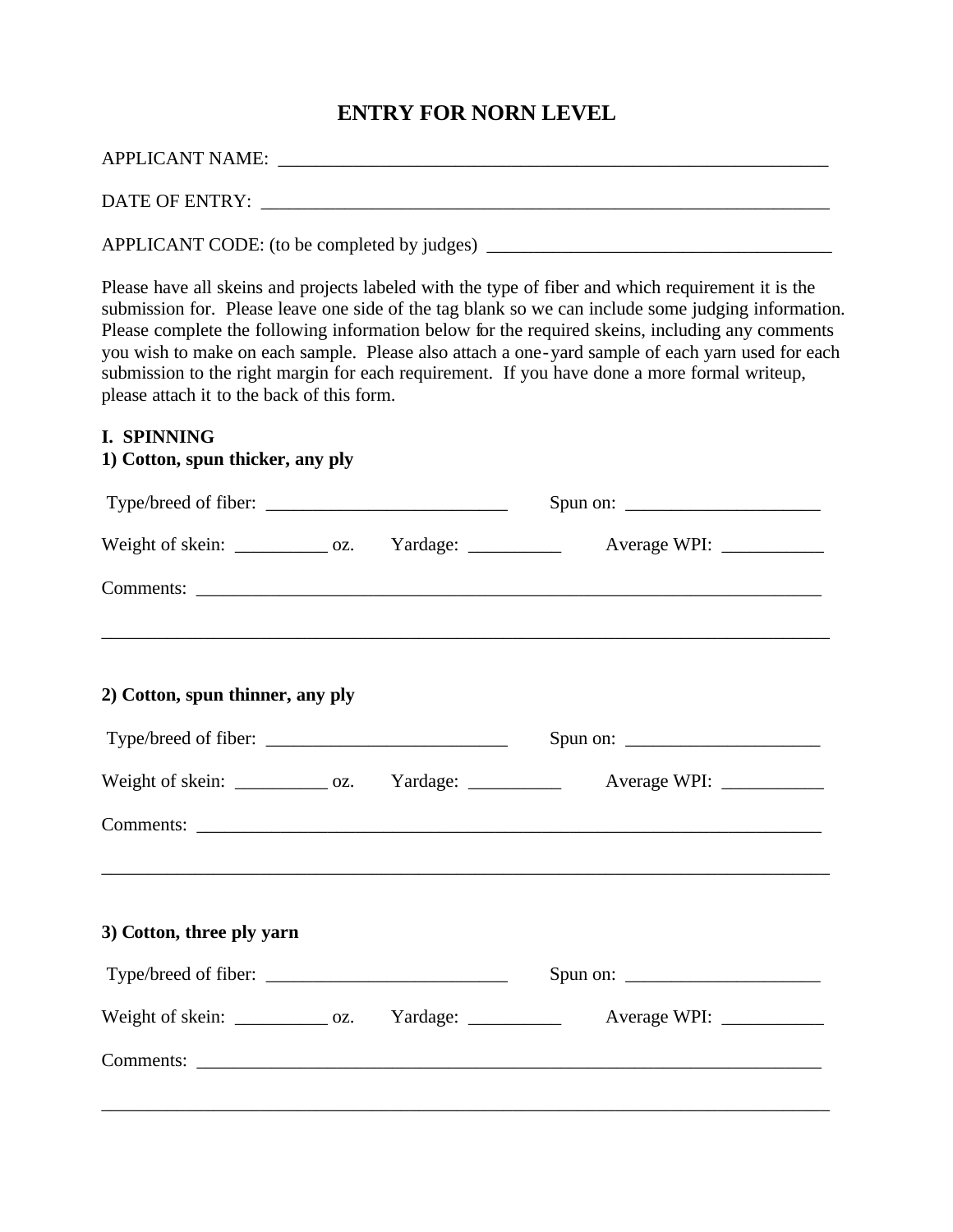| 4) Flax, wet spun, any thickness or ply                  |  |                                                                                   |
|----------------------------------------------------------|--|-----------------------------------------------------------------------------------|
| Type/breed of fiber:                                     |  | Spun on: $\frac{1}{\sqrt{1-\frac{1}{2}} \cdot \frac{1}{2}}$                       |
|                                                          |  | Weight of skein: _____________ oz. Yardage: _____________ Average WPI: __________ |
|                                                          |  |                                                                                   |
| 5) Flax, dry spun, any thickness or ply                  |  |                                                                                   |
| Type/breed of fiber:                                     |  | Spun on: $\frac{1}{\sqrt{1-\frac{1}{2}} \cdot \frac{1}{2}}$                       |
|                                                          |  | Weight of skein: _____________ oz. Yardage: ____________ Average WPI: __________  |
|                                                          |  |                                                                                   |
| 6) Flax, three ply yarn                                  |  |                                                                                   |
|                                                          |  | Spun on: $\frac{1}{\sqrt{1-\frac{1}{2}} \cdot \frac{1}{2}}$                       |
|                                                          |  | Weight of skein: _____________ oz. Yardage: ____________ Average WPI: __________  |
|                                                          |  |                                                                                   |
|                                                          |  |                                                                                   |
| 7) Silk spun from caps or noil, any thickness or ply     |  |                                                                                   |
|                                                          |  | Spun on: $\frac{1}{\sqrt{1-\frac{1}{2}} \cdot \frac{1}{2}}$                       |
| Weight of skein: _____________ oz. Yardage: ____________ |  |                                                                                   |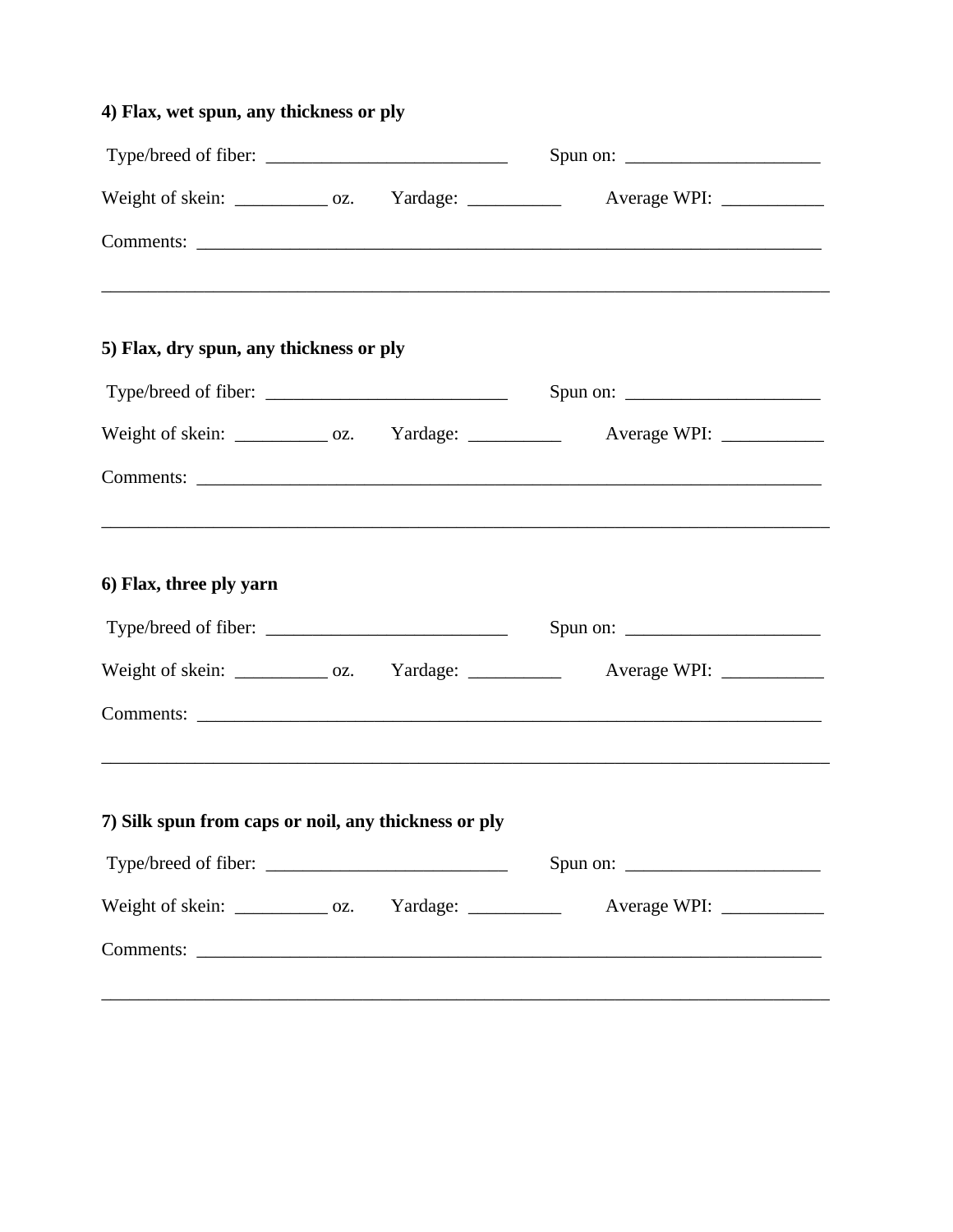| 8) Silk spun from brick, any thickness or ply                                                                               |  |                                                             |
|-----------------------------------------------------------------------------------------------------------------------------|--|-------------------------------------------------------------|
|                                                                                                                             |  |                                                             |
| Weight of skein: _____________ oz. Yardage: _____________ Average WPI: __________                                           |  |                                                             |
|                                                                                                                             |  |                                                             |
| 9) Silk, three ply yarn                                                                                                     |  |                                                             |
| Type/breed of fiber: $\sqrt{\frac{2}{1-\frac{1}{2}} \left(\frac{1}{2}-\frac{1}{2}\right)^2}$                                |  | Spun on: $\frac{1}{\sqrt{1-\frac{1}{2}} \cdot \frac{1}{2}}$ |
| Weight of skein: _____________ oz. Yardage: ____________ Average WPI: __________                                            |  |                                                             |
|                                                                                                                             |  |                                                             |
| ,我们也不能在这里的时候,我们也不能在这里的时候,我们也不能会在这里的时候,我们也不能会在这里的时候,我们也不能会在这里的时候,我们也不能会在这里的时候,我们也不<br>10) Exotic fiber, any thickness or ply |  | Ply: $\_\_$                                                 |
| Weight of skein: _____________ oz. Yardage: ____________ Average WPI: ___________                                           |  |                                                             |
| 11) Blended fibers, any thickness or ply                                                                                    |  |                                                             |
|                                                                                                                             |  |                                                             |
|                                                                                                                             |  |                                                             |
| Weight of skein: ____________ oz. Yardage: ___________ Average WPI: ___________                                             |  |                                                             |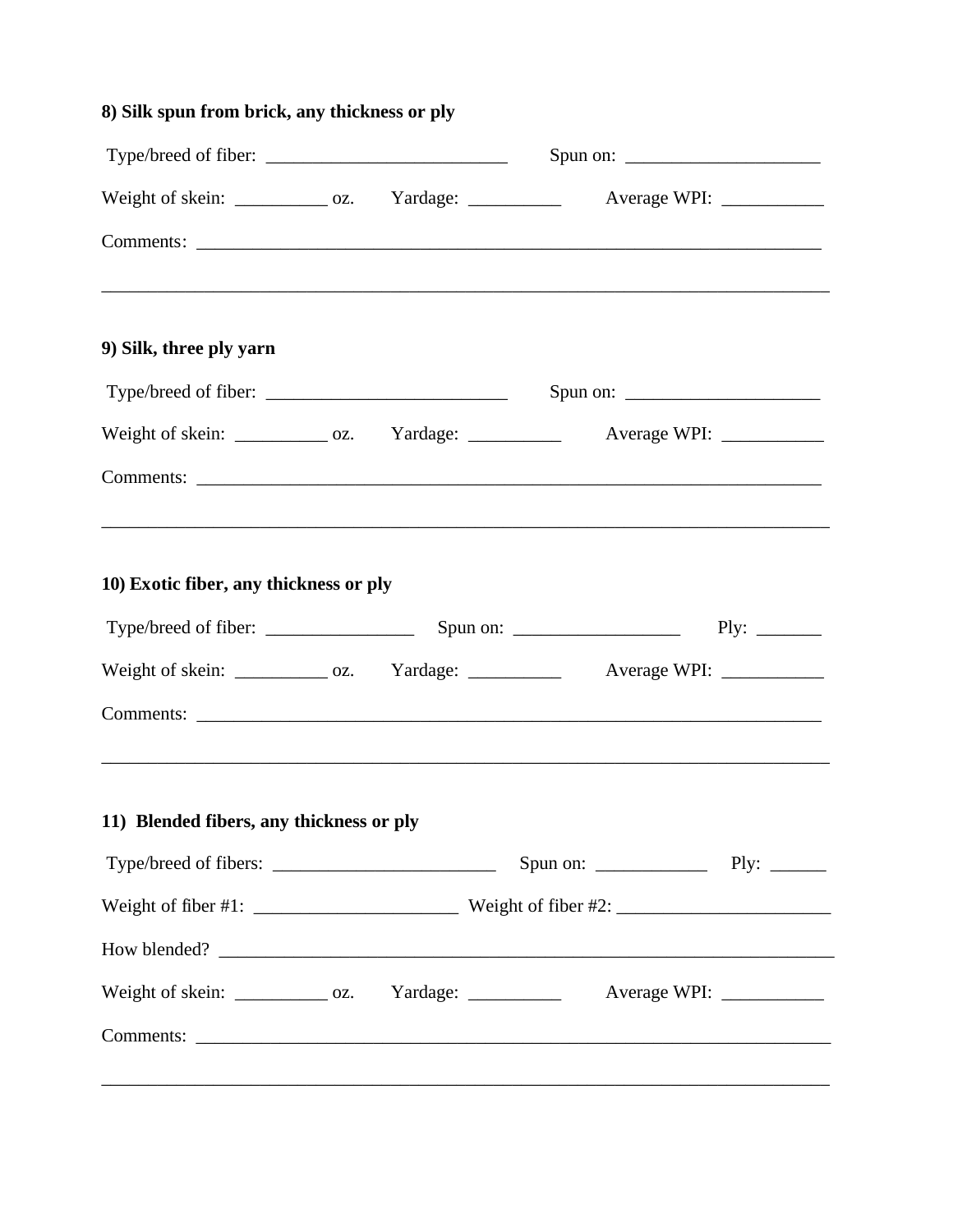## **II. DYEING**

| Describe technique/methods used, including any commentary: _____________________                                                                                     |
|----------------------------------------------------------------------------------------------------------------------------------------------------------------------|
|                                                                                                                                                                      |
|                                                                                                                                                                      |
|                                                                                                                                                                      |
| Describe technique/methods used, including any commentary: _____________________                                                                                     |
|                                                                                                                                                                      |
|                                                                                                                                                                      |
|                                                                                                                                                                      |
| Describe technique/methods used, including any commentary: _____________________                                                                                     |
|                                                                                                                                                                      |
|                                                                                                                                                                      |
|                                                                                                                                                                      |
| Describe technique/methods used, including any commentary: _____________________<br>,我们也不会有什么。""我们的人,我们也不会有什么?""我们的人,我们也不会有什么?""我们的人,我们也不会有什么?""我们的人,我们也不会有什么?""我们的人 |
|                                                                                                                                                                      |
|                                                                                                                                                                      |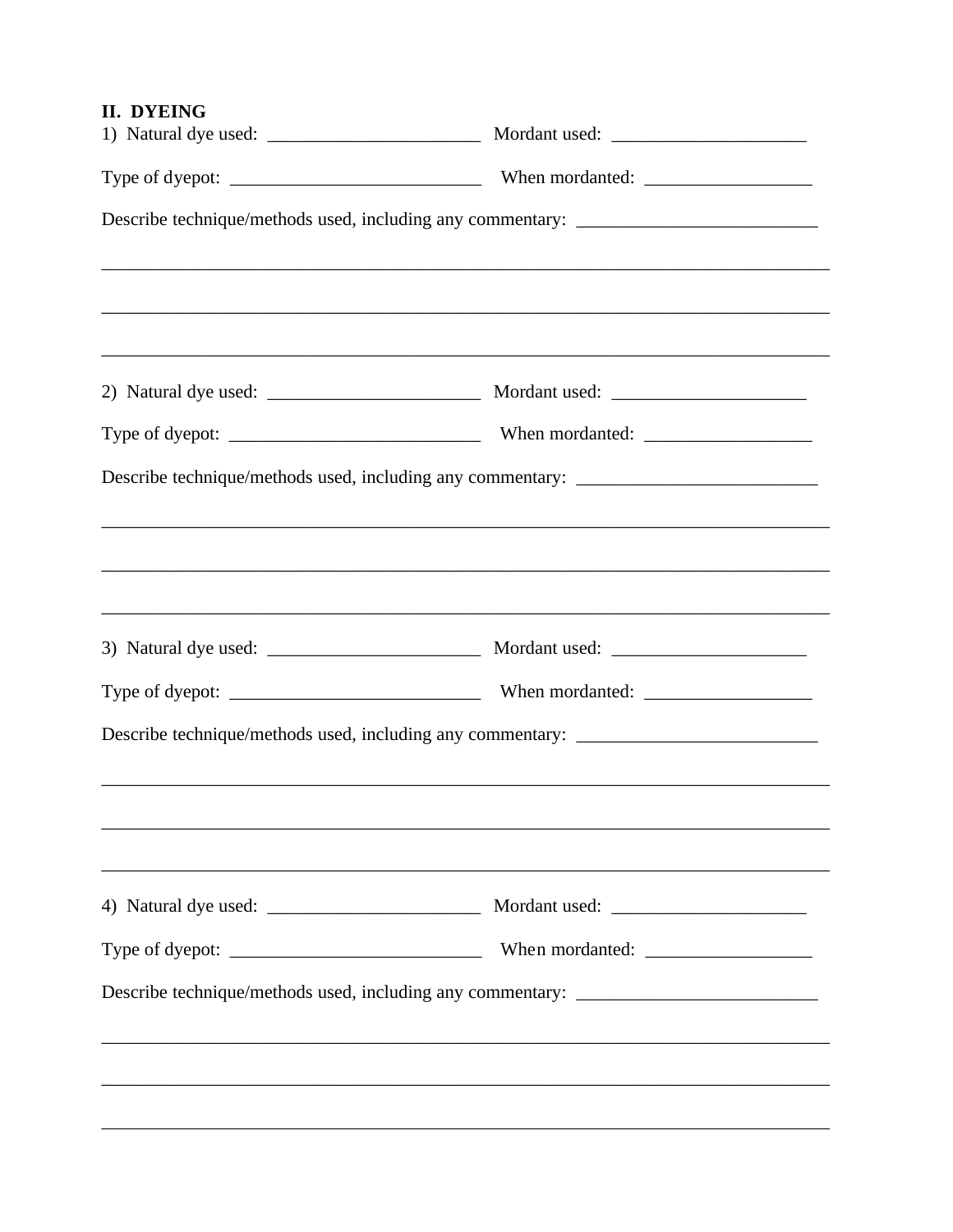| Describe technique/methods used, including any commentary: _____________________ |                                                                                   |  |
|----------------------------------------------------------------------------------|-----------------------------------------------------------------------------------|--|
|                                                                                  |                                                                                   |  |
|                                                                                  |                                                                                   |  |
|                                                                                  |                                                                                   |  |
|                                                                                  |                                                                                   |  |
|                                                                                  | Describe technique/methods used, including any commentary: _____________________  |  |
|                                                                                  |                                                                                   |  |
|                                                                                  |                                                                                   |  |
|                                                                                  |                                                                                   |  |
|                                                                                  | 7) Undyed sample: Type of fiber used in dyeing: _________________________________ |  |
|                                                                                  |                                                                                   |  |
|                                                                                  |                                                                                   |  |
|                                                                                  |                                                                                   |  |
|                                                                                  |                                                                                   |  |
| <b>III. PROJECTS</b>                                                             |                                                                                   |  |
|                                                                                  | 1) Small finished project done in handspun yarn (at least 4x6 inches)             |  |
|                                                                                  |                                                                                   |  |
|                                                                                  |                                                                                   |  |
|                                                                                  |                                                                                   |  |
|                                                                                  |                                                                                   |  |
|                                                                                  |                                                                                   |  |